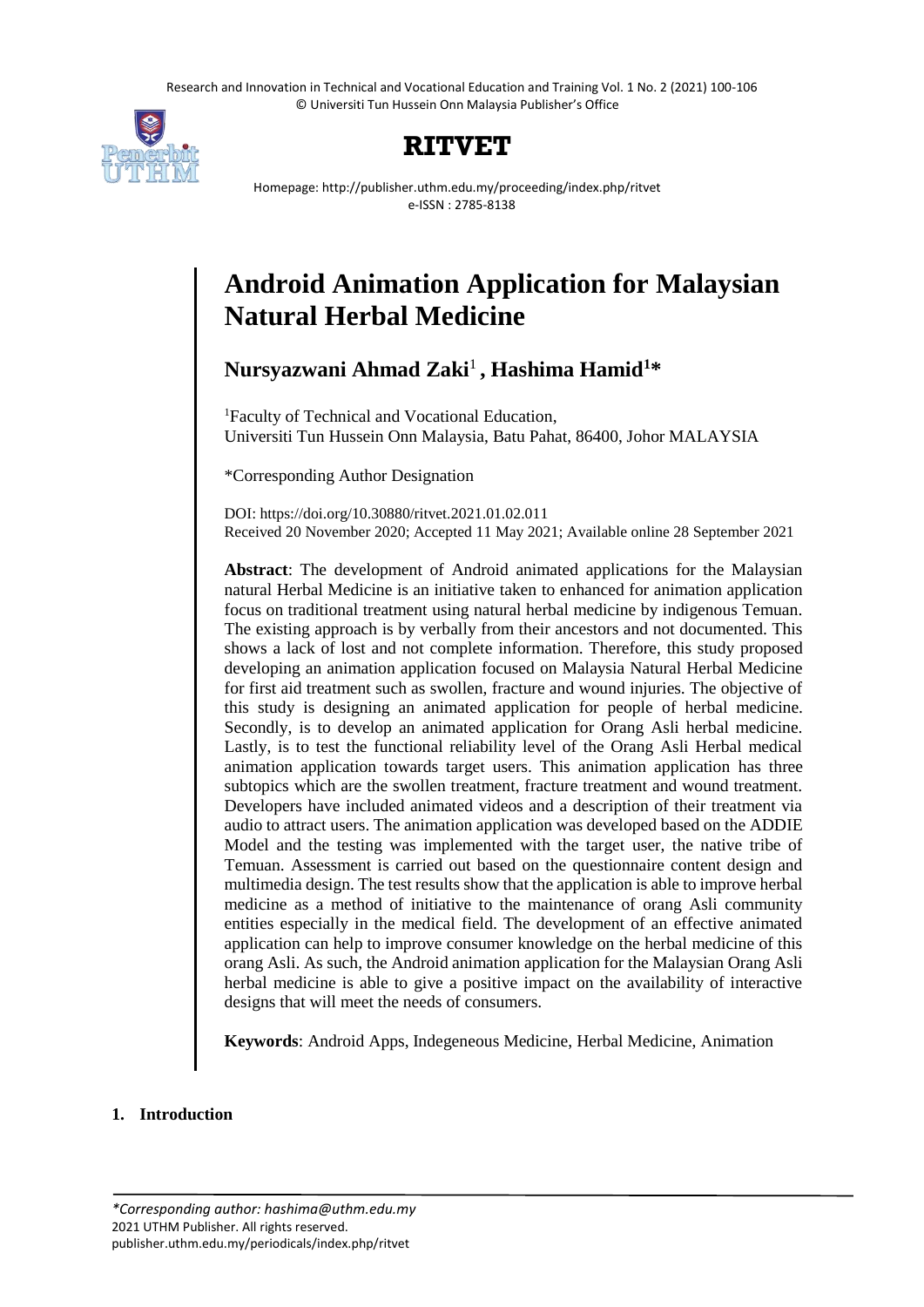Today, the current development of technology has given tremendous impact to residents around the world. Tan (2016) stating the progress and competitiveness in developing a smart phone device is now increasing as the number of applications available to be downloaded rapidly becomes increasing.

This development affects the use of Android applications that are increasingly widely used by Malaysians in which these applications are not only used in the field of education, businesses or other areas but also many are used in the medical field. Not to miss, Herbal medicine is now also experiencing changes from conventional treatment methods to the modern technology-based treatment methods.

Hence, an initiative to the Orang Asli herbal medicine needs to be taken to introduce this medicine to future generations, particularly the orang Asli generation. The environment known as plants are now threatened as an extinction where the identity of the Orang Asli community and their traditions and cultures need to be preserved. It can be seen that the method of using technology is to be developed to ensure the traditions and culture of the orang Asli community, especially in herbal medicine, remains and is preserved.

## **2. Methodology**

This study uses the model ADDIE method. Nasohah et al. (2015) the use of the ADDIE design model in application development is able to provide an effective impact and attract the interest of the consumers.



**Figure 1: Model ADDIE (Roosert 1987)**

Based on the figure 1, there are five phases of Model ADDIE involved in this application. Below are described of each phase:

## 2.1 Analysis

In this study, the data collected through the interview study to determine the needs of the design model and to identify problems. As such, the developers conducted a structured interview session with the native Temuan tribe of herbal medicine. This study focused on the Temuan tribe living in Peninsular Malaysia. According to the interview, the developer tends to choose medical treatment for injuries and wounds that are still practiced by the Orang Asli community.

## 2.2 Design

In this phase, developers design prototype such as interface design, interaction design, content design and elements of multimedia design Designing and sketch storyboard where the work poses is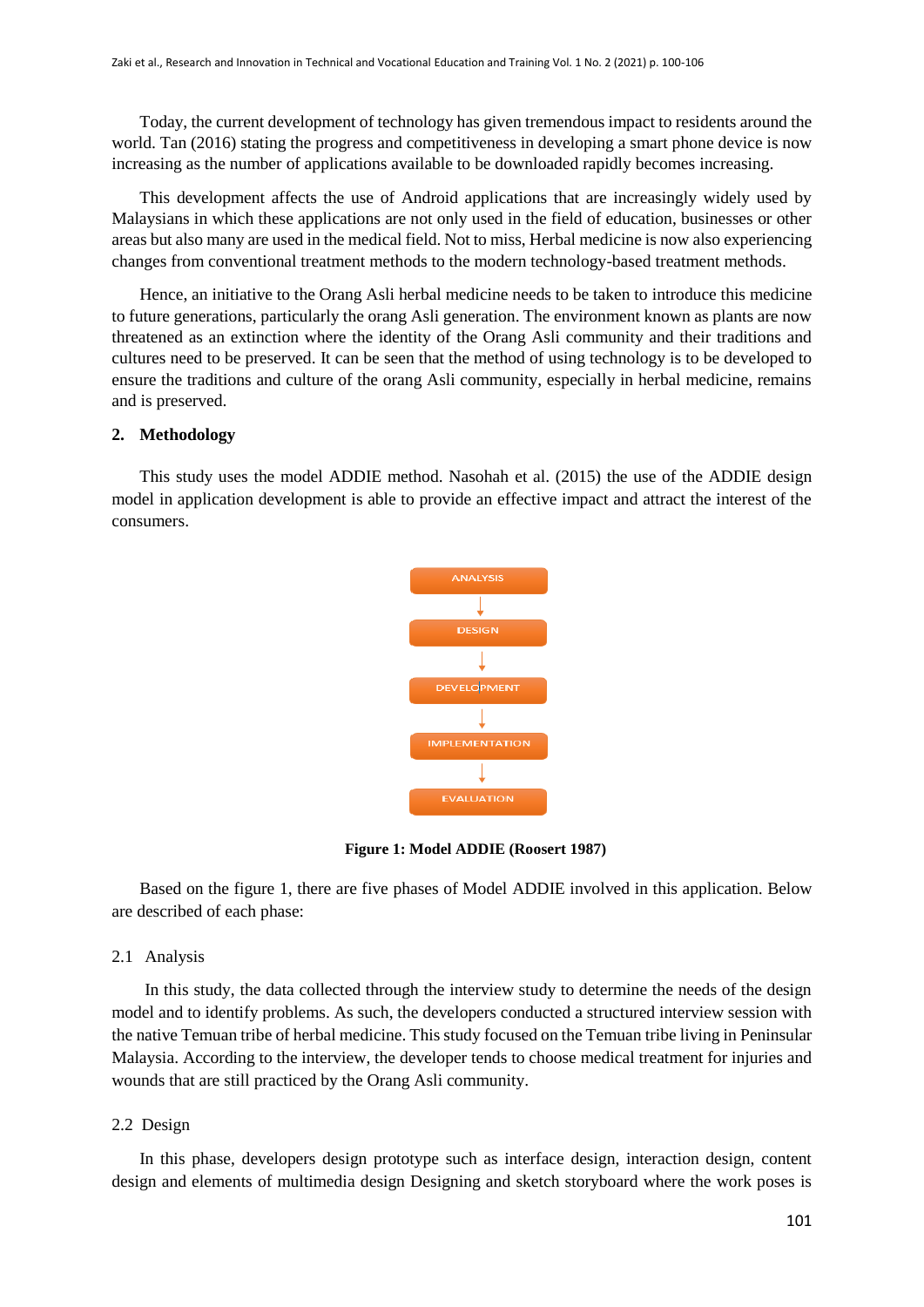more systematic and planned. To develop the Orang Asli Herbal Medical animation application, developers have identified three main designs that need to be implemented in this phase. Among the design content planned by developers is content design, storyboard design and interface design. Example storyboard shown in Figure 2.



**Figure 2: Storyboard**

#### 2.3 Development

This phase has displayed a more realistic physical design according to the sketch that has been drawn on the storyboard that have been developed through the Adobe Animate software. The storyboard that has been developed is an important reference for developers in producing the development of the Orang Asli Herbal Medical animation application. Character development or object has been implemented by developers in this phase by using the Adobe Illustrator software.

This stage consists of the development of the main page, content page and closing page. In the content page displays medical related descriptions and there is an animated video button related to the Orang Asli herbal medicine. Each page contains multimedia elements such as text, graphics, animation and audio.

#### 2.4 Implementation

This phase was done after the process analysis was identified that involved the native of Temuan tribe to evaluate the effectiveness and detect the problems from the design and development phase. Implementations are to ensuring that the design content in this application android can work properly without error.

## 2*.*5 Evaluation

In this phase, the Orang Asli herbal medical tests and assessments are carried out. The assessments are used form of Questionnaires that needs to be answered by experts. There are two content expert that were selected from the native Temuan tribe and two multimedia design experts were selected form lecturer Faculty of Technical and Vocational Education. The multimedia design expert was propose suggestions in interactive design and multimedia design. In figure 3 below show the final of applications design.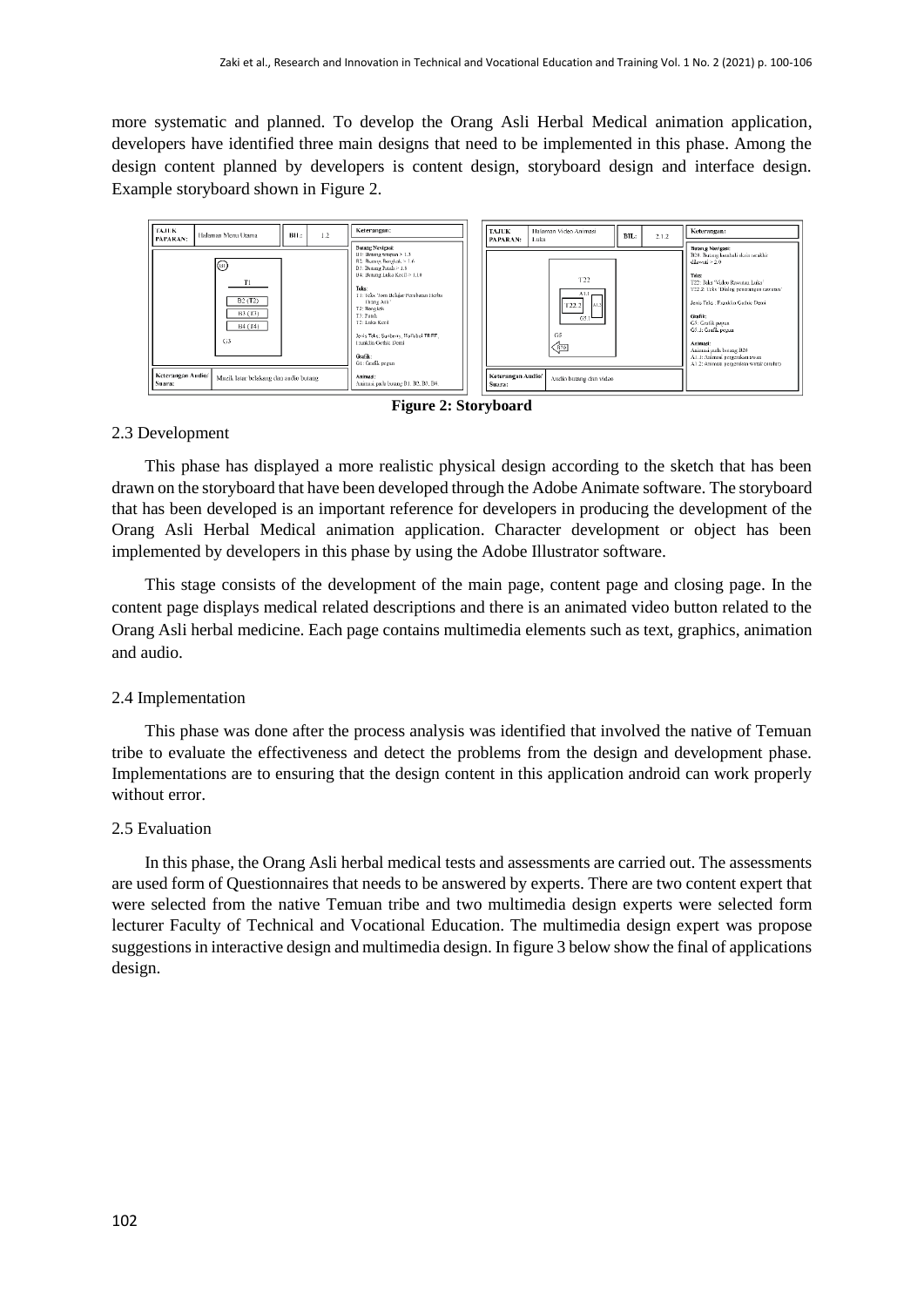

**Figure 3: Final Applications Design**

## **3. Results and Discussion**

#### 3.1 Instrument of study

The instruments carried out in this study are used questionnaires to record feedback received from assessors. This instrument is built as an effort to collect data for the purpose of achieving the objectives of this study. It is a form of findings acquired in the form of comments suggestions from experts. A contains questions including expert demographic profiles, content design, interaction design and multimedia element design by expert field. The specialist consists of 2 people of Temuan and two multimedia lecturers.

### 3.2 Expert Assessment Procedure

The selected expert was given the android animation application for the Orang Asli Herbal medicine that was completed together with the specialist questionnaire. Questionnaires were submitted for the week for evaluation, comment and suggestion. Below are the demographic tables and can be overall based on comments and recommendations given by experts.

| Item            | Expert 1             | Expert 2             | Expert 3      | Expert 4      |
|-----------------|----------------------|----------------------|---------------|---------------|
| Type of         | (Village Work)       | Villagers & Cleaner  | Lecturer      | Lecturer      |
| Employment      |                      |                      |               |               |
| Workplace       | <b>Kampung Orang</b> | Cocobay Resort Port  | Faculty of    | Faculty of    |
|                 | Asli Bukit           | Dickson              | Technical and | Technical and |
|                 | Kepong, Pasir        |                      | Vocational    | Vocational    |
|                 | Panjang Port         |                      | Education,    | Education,    |
|                 | Dickson              |                      | <b>UTHM</b>   | <b>UTHM</b>   |
| Field of        | <b>Tok Batin</b>     | Perubatan Orang Asli | Information   | Technology    |
| Specialization  | (Perubatan Orang     |                      | Technology    | Education     |
|                 | Asli)                |                      |               |               |
| Work Experience | 30 Years             | 15 Years             | 12 Years      | 5 Years       |

**Table 1: Demographic**

Based on the tables 1 shows demographics for each of the above specialists shows a brief profile selected as a multimedia expert and content-body expert. As such, the selection of experts taken is based on the field of specialisation and experience as more assessors in the past in relation to product design and content.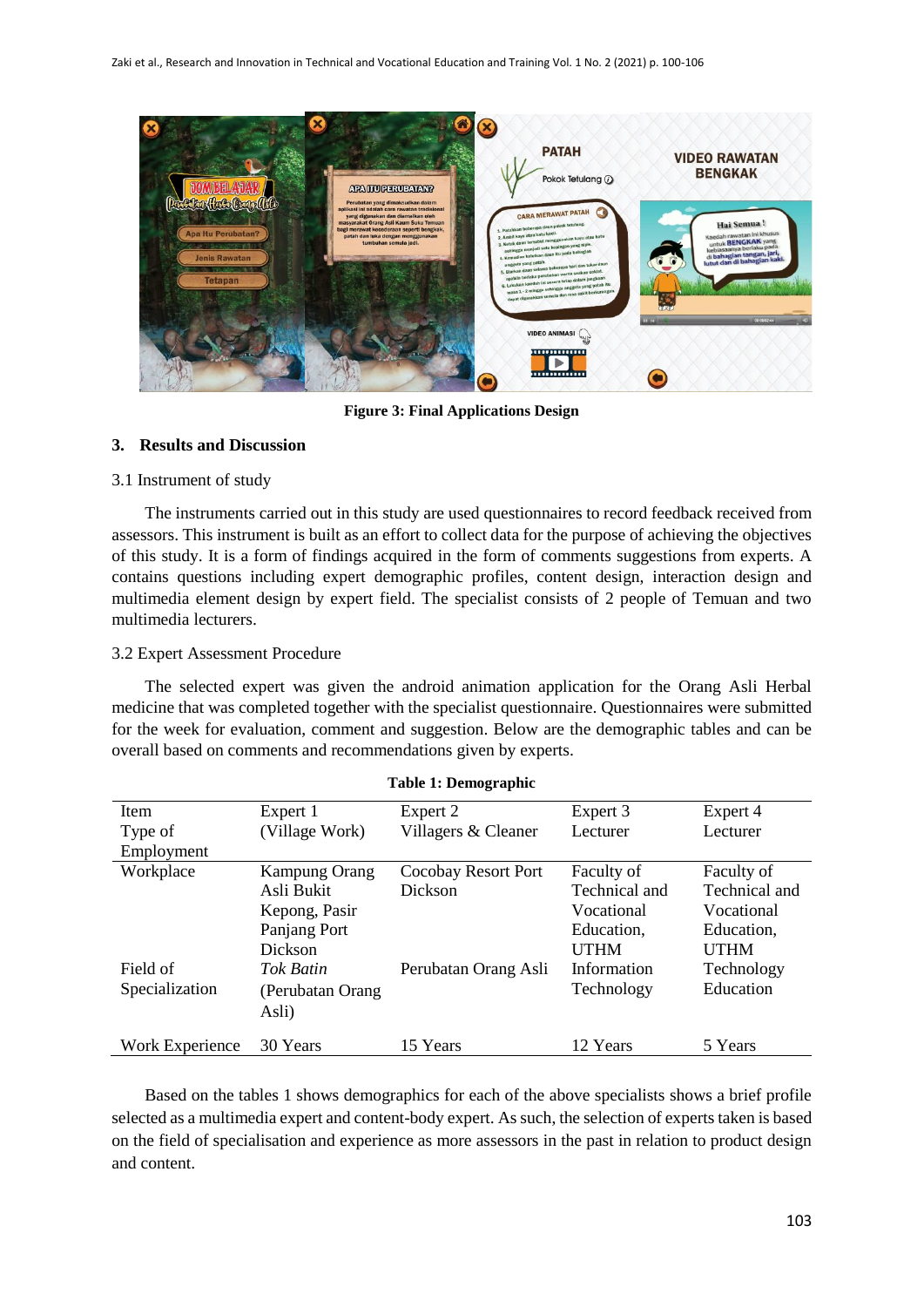| Experts  | Comment and recommendations                                                              |
|----------|------------------------------------------------------------------------------------------|
| Expert 1 | The application can provide a simpler and easy to understand information                 |
| Expert 2 | The advantage of this application can provide an easy understanding to those who         |
|          | want to try traditional natural treatments                                               |
|          | This app is very good and easy to understand                                             |
| Expert 3 | Add some introduction about the Orang Asli treatment in the app                          |
|          | Background music used in the application is quite tedious and has no introduction        |
|          | about the traditional natural treatments                                                 |
| Expert 4 | Add montage before going to the main page menu                                           |
|          | On the text information section need to use audio description of the information so that |
|          | users do not need to read and can listen                                                 |
|          | Overall, including video is clear.                                                       |

#### **Tables 2: Comment and Recommendations Experts**

Tables 2 shows the comment and recommendations experts for the Android animation application used the Questionnaire. All comments and suggestions given by experts; developers have been fully to make improvements based on the recommendations given by specialists. Overall, of the findings of the study have shown that the Android animation application for this natural herbal medicine is good to be used and was achieved the objectives of the study.

## **4. Conclusion**

Based on the outcome of the research analysis, the overall objective of the study for the development of the Android animation application for the Malaysian natural herbal medicine was achieved and had answered.

Development of the animation application is designed based on storyboard that have been developed in connection with the Orang Asli herbal medicine. Therefore, the animation application for natural herbal medicine of Malaysia can help in maintaining traditional treatment methods practiced in the life of the Orang Asli community. Developers have implemented all the research plans with best possible and orderly to ensure that the development of the animation application is well and smoothly.

#### **Acknowledgement**

I would like to acknowledge Faculty of Technical and Vocational Education, Universiti Tun Hussein Onn Malaysia for the support given.

#### **References**

- Akhiar, S. K. B. (2016). *Amalan Dan Penggunaan Herba Dalam Perubatan Tradisional Melayu Selepas Bersalin di Zon Tengah, Semenanjung Malaysia* (Tesis Master). Universiti Tun Hussein Onn, Malaysia.
- Abd Halim, M. N., Awang J., & Abdul Gapar, M. H. (2016). Tahap Pengetahuan Rakyat Malaysia Terhadap Asas Agama-agama dominan di Malaysia. *Jurnal Komunikasi Borneo Edisi Khas,* 10-28.
- Bacotang, J., Mohamed Isa, Z., Che Mustafa, M., Arshad, M. & Omar, A. (2016). Aplikasi Model ADDIE Dalam Pembangunan Modul Literasi Awal (Modul LIT-A) Untuk Awal Kanak-kanak. *Jurnal Pendidikan Bitara UPSI Edisi Khas ISSN (1394-7176).*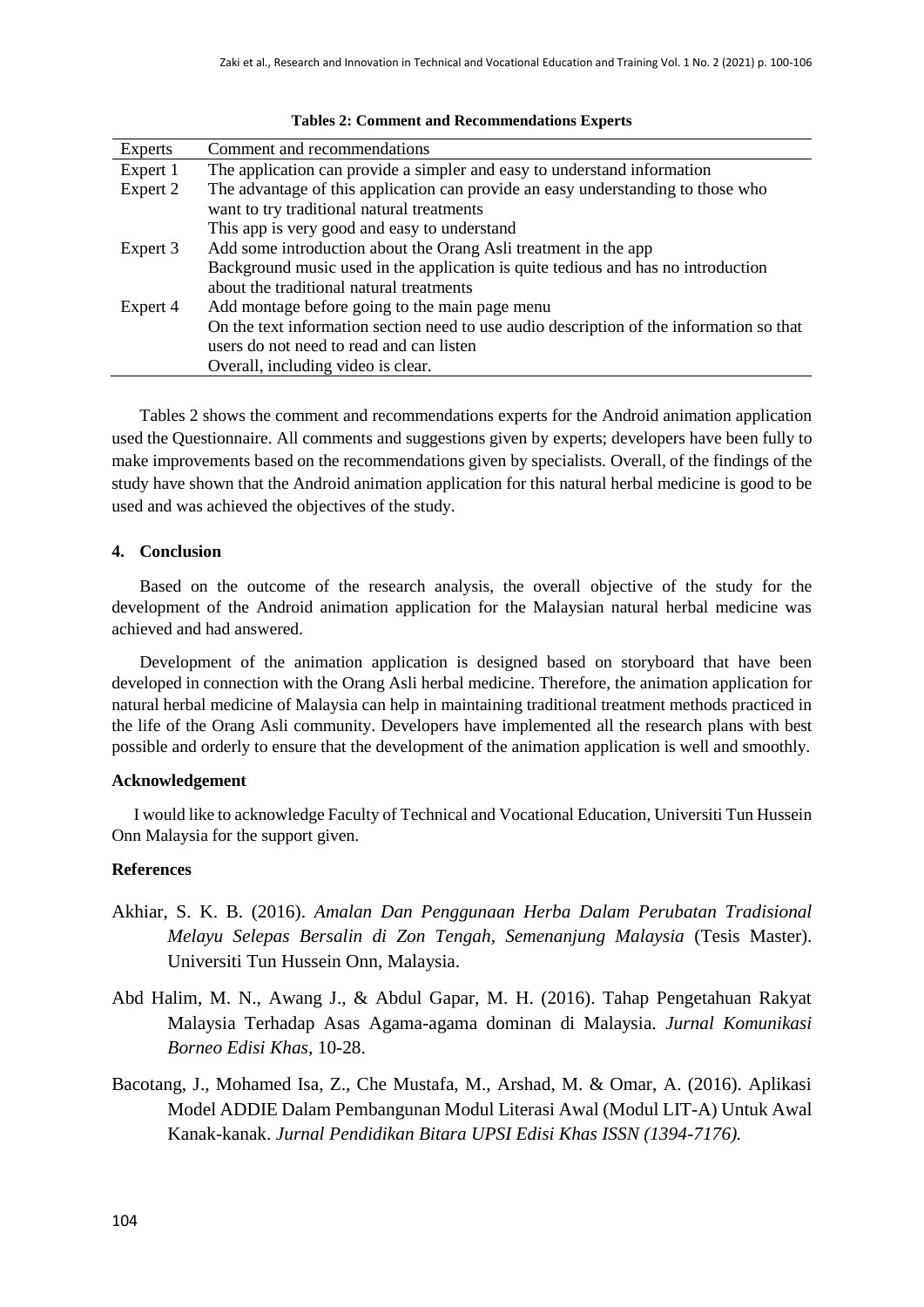- Baharuddin, A., Ali, M. B., Md. Noor, N., Nihra, M., Mohd. Said, H. & Atan, N. A. (2003). Sains Komputer: Teknik dan Teknologi. Selangor: *Venton Publishing (M) Sdn. Bhd.*
- Hamzah, N. (2015). *Kajian Etnoperubatan, Analisis Fitokimia dan Aktiviti Biologi Tumbuhtumbuhan Antidiabetik Terpilih Yang Digunakan Oleh Masyarakat Orang Asli Di Gua Musang, Kelantan* (Tesis Master). Universiti Sains, Malaysia.
- Ismail, N. A. (2015). *Etnoentomologi Dalam Kalangan Kaum Orang Asli Dan Melayu di Semenanjung Malaysia* (Tesis Master). Universiti Tun Hussein Onn, Malaysia.
- Jabatan Kemajuan Orang Asli. (2010). *Pelan Strategik Kemajuan Orang Asli 2016-2020.*  Kuala Lumpur: Malaysia.
- Lee, H. Z., Vivien, W. C. Y., Azima, A. M., Mal, K. S., & Geraldine, K. L. C. (2018). Perubahan Sosioekonomi Komuniti Orang Asli Jakun Akibat Rancangan Penempatan Semula: Satu Kajian Kes Di RPS Runchang, Pahang.GEOGRAFIA Online: *Malaysian Journal of Society and Space*, Isu 14 (127-141).
- Mohamad, M. Z., (2012). *Gaya Pembelajaran Yang Dominan Dalam Kalangan Pelajar Di Institut Kemahiran Mara Johor Bahru* (Tesis Master). Universiti Tun Hussein Onn, Malaysia.
- Mohd Sam, S. A. (2015). *Kajian Amalan Budaya Orang Asli Suku Kaum Jakun Di Kampung Peta* (Tesis Master). Universiti Tun Hussein Onn, Malaysia
- Mohd Yusof, M. N., & Tahir, Z. (2017). Kepentingan Penggunaan Media Sosial Teknologi Maklumat Dalam Pendidikan IPTA. *Journal of Social Sciences and Humanities*, 2(3).
- Mohd Said, A., Abdul Rahman, M. N., Alias, N. & Siraj, S. (2014). Pembangunan Intelektualisme Perubatan Herba Orang Asli. Kuala Lumpur: Universiti Malaya. *Jurnal Isu Dalam Pendidikan,* 38 (2).
- Mohamed Yusoff, A. F., & Romli, A. M. (2018). Usability of Mobile Application (Mobile Apps) in The Course of Science, Technology and Engineering in Islam (M-ISTECH) Polytechnics Malaysia). *Attarbawiy: Malaysia Online Journal of Education*, 2(1), 18- 28.
- Mohd Said, A. (2015). *Modul Kurikulum Berasaskan Ilmu Perubatan Herba Orang Asli Untuk Sekolah Rendah Masa Depan* (Tesis Ph.D). Universiti Malaya, Kuala Lumpur.
- Nassir, N., & Low, K. O. (2015). Penggunaan Tumbuh-tumbuhan Dalam Pengubatan Tradisional Etnik Murut Tahol Di Sabah: Penelitian Terhadap Unsur Kearifan Tempatan. *Gendang Alam*, Jilid 5.
- Nasohah, U. N., Abd Ghani, M. I., & Md Shaid, N. (2015). Model ADDIE Dalam Proses Reka Bentuk Modul Pengajaran: Bahasa Arab Tujuan Khas Di University Sains Islam Malaysia Sebagai Contoh. *The International Seminar on Language Teaching*. Bangi: Universiti Sains Islam Malaysia.